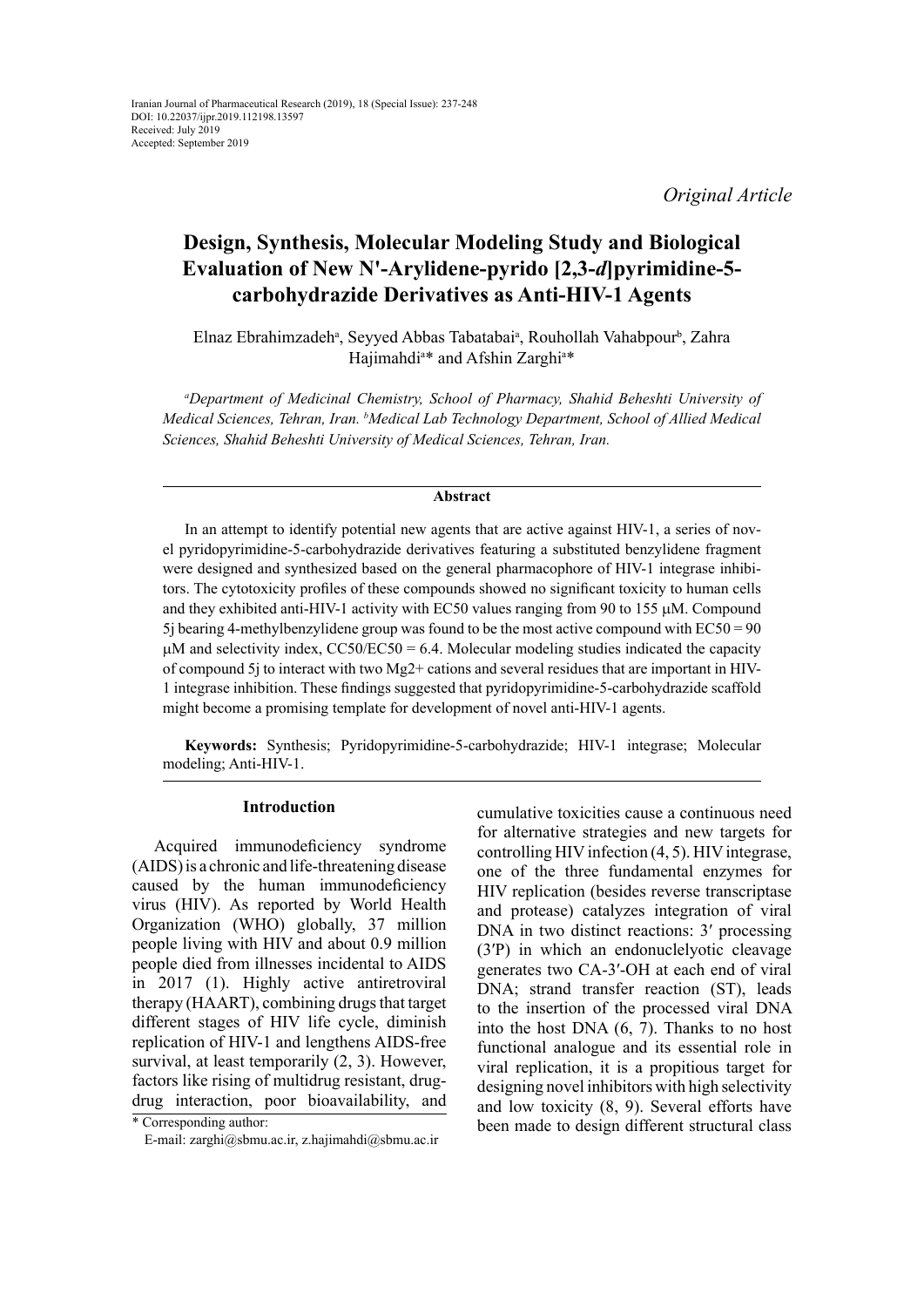

**Figure 1**. FDA-approved HIV integrase inhibitors (Raltegravir, Elvitegravir, Dolutegravir), HIV IN inhibitors (**A** and **B**) and our designed molecule.

of integrase inhibitors (INIs) like diketo acids and their bioisosters (10-13), leading to three FDA approved drugs in this class: Raltegravir, Elvitegravir, and Dolutegravir (Figure 1) (14-17). The functional principle of these drugs is binding to the two  $Mg^{2+}$  ions in the active site of the integrase, comprising a triad of invariant acidic residues, referred to as the DDE motif (Asp64, Asp116, and Glu152) and coordinate those metal ions, and concurrently stacks against the 3′-adenosine (A17) of the viral DNA (18, 19).

Pyridopyrimidine engages a remarkable position in medicinal chemistry as it's a prominent pharmacophore that demonstrate plethora of biological activities e.g. anticancer (20, 21), anti-inflammatory (22), antimalarial (23), antifungal (24), antimicrobial (25), antiviral activity (26, 27), and so on. Pyridopyrimidines featuring carbonyl moiety are noteworthy scaffolds in design and development of integrase inhibitors because of their metal binding properties (28) (compound **A**, Figure 1). Additionally, Hong *et al.* reported carbohydrazide containing compounds as IN inhibitors (29) (compound **B**, Figure 1). Choosing carbohydrazide-type framework for structural optimization could be due to following aspects: i) as a common building block, carbohydrazide can easily achieve molecular diversity by reacting with a variety of chemical substances, such as carboxylic acid, aldehyde, anhydride acyl chloride, and ester under mild conditions; ii) the streochemical nature of carbohydrazide may properly orient and anchor the conjugated hydrophobic subunit into the key binding pocket groove via a favorable and stable configuration (30). Therefore, we selected pyridopyrimidine-5-carbohydrazide as a core structure to design new anti-HIV-1 compounds and attached it to an arylidene fragment to occupy the hydrophobic pocket of IN active site and explore the effect of it on anti-HIV-1 activity. We also performed docking studies to predict the interaction of new synthesized compounds with the active site of integrase and their probable mechanism of action.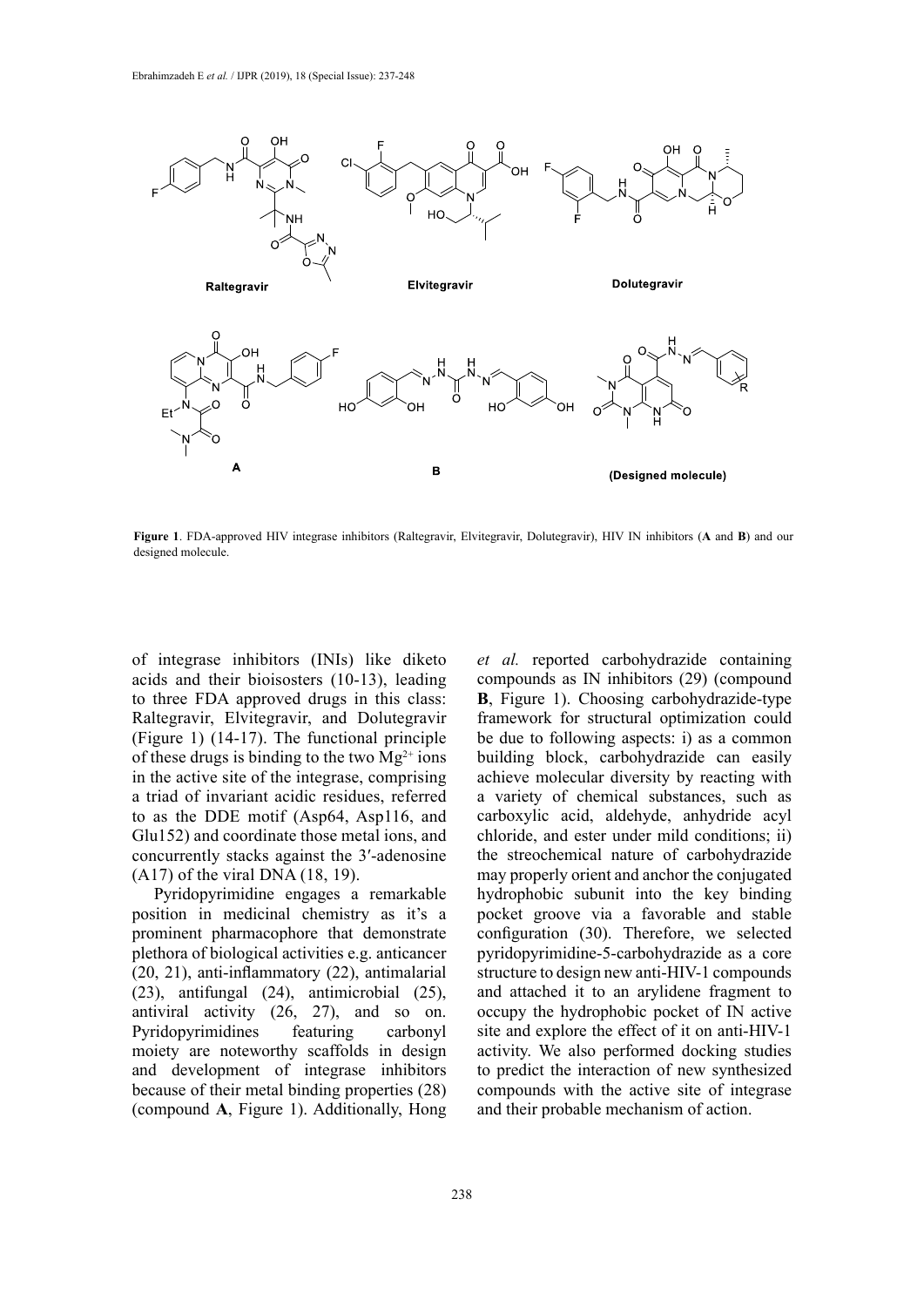### **Experimental**

#### *Chemistry General*

All chemicals and solvents used in this study were purchased from Merck AG and Aldrich Chemical. Melting points (mp) were determined with a Thomas–Hoover capillary apparatus. Infrared spectra were acquired using a Perkin Elmer Model 1420 spectrometer. A Bruker FT-400 MHz instrument (Bruker Biosciences, USA) was used to acquire 1 HNMR spectra with TMS as internal standard. DMSO-*d6* was used as solvent. Coupling constant (*J*) values are estimated in hertz (Hz) and spin multiples are given as s (singlet), d (double), t (triplet), q (quartet), m (multiplet), and br (broad). The mass spectral measurements were performed on a 6410 Agilent LCMS triple quadrupole mass spectrometer (LCMS) with an electrospray ionization (ESI) interface. Microanalyses, determined for C and H, were within  $\pm 0.4\%$ of theoretical values.

# *Methyl 1,3-dimethyl-2,4,7-trioxo-1,2,3,4, 7,8-hexahydropyrido[2,3-d]pyrimidine-5 carboxylate (2)*

A solution of 6-amino-1,3-dimethyluracil **1** (10 mmol), and dimethyl acetylenedicarboxylate (DMAD) (11 mmol) in methanol (50 mL) was refluxed overnight. The mixture was filtered hot, and the filtrate condensed to a small volume. The residue was filtered and recrystallized from methanol. Yield, 63%; yellow powder; mp: 202.3-203.9 ºC; IR (KBr disk) v (cm<sup>-1</sup>) 1654-1734 (C=O), 3775 (N-H); LCMS (ESI) *m/z* 288 (M+Na+ , 100).

# *1,3-Dimethyl-2,4,7-trioxo-1,2,3,4,7,8 hexahydropyrido[2,3-d]pyrimidine-5 carbohydrazide (3)*

A mixture of compound **2** (5 mmol) and hydrazine hydrate (about 100%  $N_2H_5OH$ , for synthesis grade) (50 mmol) in absolute ethanol (50 mL) was refluxed for 24 h. After reaction completion, the mixture was filtered off and washed with ethanol. Yield, 67%; white powder; mp: 231 °C (decomposed); IR (KBr):  $v$  (cm<sup>-1</sup>) 1734, 1704, 1658, 1645 (C=O), 3168, 2295 (NH), 3306 (NH<sub>2</sub>); LC-MS (ESI) *m/z*:  $266$  (M+H<sup>+</sup>, 100).

*General procedure for the synthesis of N'-arylidene-1,3-dimethyl-2,4,7-trioxo-1,2,3,4,7,8-hexahydropyrido[2,3-d] pyrimidine-5-carbohydrazides (5a-l)*

A mixture of compound **3** (1 mmol) and substituted benzaldehydes **4** (1 mmol) in absolute ethanol (20 mL) was refluxed for 12 h. Completion of the reaction was monitored by TLC (Thin Layer Chromatography). The reaction mixture was cooled, filtered off and the product was recrystallized from chloroform and methanol.

*N'-benzylidene-1,3-dimethyl-2,4,7 trioxo-1,2,3,4,7,8-hexahydropyrido[2,3-d] pyrimidine-5-carbohydrazide (5a)*

Yield, 65%; creamy powder; mp: 286 °C (decomposed); IR (KBr): ν (cm-1) 1400–1600 (aromatic), 1652 (C=O, ring), 1704 (C=O), 3079, 3228 (NH); <sup>1</sup>HNMR (DMSO- $d_{\rho}$ , 400 MHz); mixture of E and Z isomers:  $\delta$  ppm 3.19 & 3.24 (s, 3H,  $N_1CH_3$ ), 3.55 (s, 3H,  $N_3CH_3$ ), 6.41 & 6.52 (s, 1H,  $H_6$ ), 7.32 (s, 3H, benzylidene  $H_3 \& H_4 \& H_5$ ), 7.46 (d, 2H, benzylidene  $H_2 \& H_6$ , *J*=6.2 Hz), 7.73 (d, 2H, benzylidene H<sub>2</sub> & H<sub>6</sub>, J=5.76 Hz), 7.99 & 8.17  $(s, 1H, N=CH), 11.67 & 11.94 (s, 1H, N<sub>8</sub>H);$ LC-MS (ESI) *m/z*: 352 (M-1, 100); Anal. Calcd. for  $C_{17}H_{15}N_5O_4$ : C, 57.79; H, 4.28; N, 19.82. Found: C, 57.62; H, 4.09; N, 19.92.

*N'-(2-methoxybenzylidene)-1,3-dimethyl-2,4,7-trioxo-1,2,3,4,7,8-hexahydropyrido[2,3-d] pyrimidine-5-carbohydrazide (5b)*

Yield, 45%; white powder; mp: 231 °C (decomposed); IR (KBr): ν (cm-1) 1400–1600 (aromatic), 1646 (C=O, ring), 1706 (C=O), 3066, 3227 (NH); <sup>1</sup>HNMR (DMSO- $d_{\rho}$ , 400 MHz); mixture of E and Z isomers:  $δ$ ppm 3.19 & 3.24 (s, 3H,  $N_1CH_3$ ), 3.51 & 3.54 (s, 3H, N<sub>3</sub>CH<sub>3</sub>), 3.81 & 3.84 (s, 3H, OCH<sub>3</sub>), 6.39 & 6.51 (s, 1H, H<sub>6</sub>), 6.82 (t, 1H, 2-methoxybenzylidene  $H_s$ ,  $J=7.48$  Hz),  $7.01$ - $7.06$  (m, 2H, 2-methoxybenzylidene H<sub>2</sub> &  $H_5$ ), 7.11 (d, 1H, 2-methoxybenzylidene  $H<sub>2</sub>$ , *J*=8.36 Hz), 7.16 (d, 1H, 2-methoxybenzylidene  $H_6$ , *J*=7.16 Hz), 7.30  $(t, 1H, 2$ -methoxybenzylidene  $H<sub>4</sub>, J=8.24 Hz$ , 7.43 (t, 1H, 2-methoxybenzylidene  $H_4$ , *J*=7.44 Hz), 7.87 (d, 1H, 2-methoxybenzylidene  $H_6$ , *J*=7.12 Hz), 8.31 & 8.51 (s, 1H, N=CH), 11.63 & 11.88 (s, 1H, N8 H); LC-MS (ESI) *m/z*: 382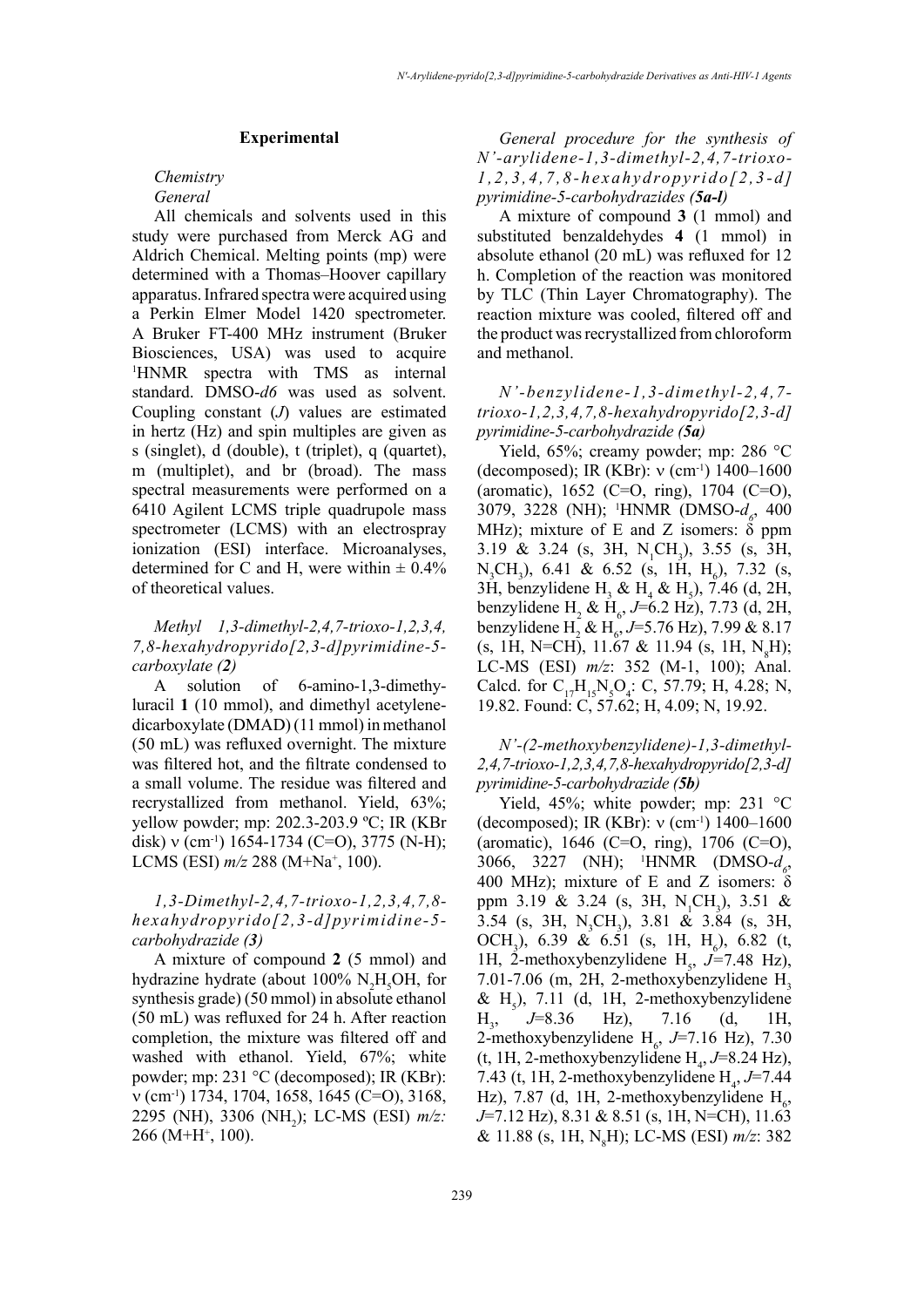(M-1, 100); Anal. Calcd. for  $C_{18}H_{17}N_5O_5$ : C, 56.39; H, 4.47; N, 18.27. Found: C, 56.55; H, 4.66; N, 18.10.

# *N'-(3-methoxybenzylidene)-1,3-dimethyl-2,4,7-trioxo-1,2,3,4,7,8-hexahydropyrido[2,3-d] pyrimidine-5-carbohydrazide (5c)*

Yield, 53%; white powder; mp: 231 °C (decomposed); IR (KBr): ν (cm-1) 1400–1600 (aromatic), 1652 (C=O, ring), 1704 (C=O), 3079, 3228 (NH); 1 HNMR (DMSO- $d_{\rho}$ , 400 MHz); mixture of E and Z isomers:  $\delta$  ppm 3.19 & 3.24 (s, 3H, N<sub>1</sub>CH<sub>3</sub>), 3.54 (s, 3H, N<sub>3</sub>CH<sub>3</sub>), 3.64 & 3.82 (s, 3H, OCH<sub>3</sub>), 6.41 & 6.52 (s, 1H, H<sub>6</sub>), 6.81 (s, 1H, 3-methoxybenzylidene  $H_2$ ), 6.88-6.92 (m, 2H, 3-methoxybenzylidene  $H_2 \& H_4$ ), 7.02 (d, 1H, 3-methoxybenzylidene  $H_4$ ,  $J=8.08$  Hz), 7.22  $(t, 1H, 3$ -methoxybenzylidene  $H_s$ ,  $J=7.92$  Hz), 7.29 (d, 1H, 3-methoxybenzylidene  $H_6$ , J=8.76 Hz), 7.38 (t, 1H, 3-methoxybenzylidene  $H<sub>5</sub>$ , *J*=7.88 Hz), 7.94 & 8.13 (s, 1H, N=CH), 11.71 & 11.97 (s, 1H, N8 H); LC-MS (ESI) *m/z*: 384  $(M+H^+, 100)$ ; Anal. Calcd. for  $C_{18}H_{17}N_5O_5$ : C, 56.39; H, 4.47; N, 18.27. Found: C, 56.70; H, 4.69; N, 18.19.

# *N'-(4-methoxybenzylidene)-1,3-dimethyl-2,4,7-trioxo-1,2,3,4,7,8-hexahydropyrido[2,3-d] pyrimidine-5-carbohydrazide (5d)*

Yield, 69%; pale yellow powder; mp: 231 °C (decomposed); IR (KBr):  $v$  (cm<sup>-1</sup>) 1400–1600 (aromatic),  $1662$  (C=O, ring),  $1703$  (C=O), 3076, 3196 (NH); <sup>1</sup>HNMR (DMSO-*d<sub>6</sub>*): δ ppm  $3.19 \& 3.24$  (s, 3H, N<sub>1</sub>CH<sub>3</sub>),  $3.54 \& 3.55$  (s, 3H,  $N_3CH_3$ ), 3.72 & 3.81 (s, 3H, OCH<sub>3</sub>), 6.39 & 6.50  $(s, 1H, H_6)$ , 6.87 (d, 2H, 4-methoxybenzylidene H<sub>3</sub> & H<sub>5</sub>, J=8.00 Hz), 7.27 (d, 2H, 4-methoxybenzylidene  $H_2 \& H_6$ , *J*=8.00 Hz), 7.67 (d, 2H, 4-methoxybenzylidene  $H_3 \& H_5$ , *J*=8.00 Hz), 7.81 (d, 2H, 4-methoxybenzylidene  $H_2$  &  $H_6$ , *J*=8.08 Hz), 7.92 & 8.01 (s, 1H, N=CH), 11.54 & 11.82 (s, 1H, N<sub>8</sub>H), 12.38 (brs, 1H, NH); LC-MS (ESI) *m/z*: 382 (M-1, 100); Anal. Calcd. for  $C_{18}H_{17}N_5O_5$ : C, 56.39; H, 4.47; N, 18.27. Found: C, 56.71; H, 4.11; N, 17.98.

*N'-(2-chlorobenzylidene)-1,3-dimethyl-2,4,7-trioxo-1,2,3,4,7,8-hexahydropyrido[2,3-d] pyrimidine-5-carbohydrazide (5e)*

Yield, 60%; white powder; mp: 297 °C

(decomposed); IR (KBr):  $v$  (cm<sup>-1</sup>) 1400–1600 (aromatic), 1657 (C=O, ring), 1701 (C=O), 3085, 3245 (NH); <sup>1</sup>HNMR (DMSO- $d_g$ , 400 MHz); mixture of E and Z isomers:  $\delta$  ppm 3.19 & 3.25 (s, 3H,  $N_1CH_3$ ), 3.54 (s, 3H,  $N_3CH_3$ ), 6.43 & 6.54 (s, 1H, H<sub>6</sub>), 7.24-7.53 (m, 4H, 2-chlorobenzylidene), 8.37 & 8.58  $(s, 1H, N=CH), 11.91 & 12.13$  (s, 1H, N<sub>8</sub>H), 12.45 (brs, 1H, NH); LC-MS (ESI) *m/z*: 386 (M-1, 100); Anal. Calcd. for  $C_{17}H_{14}CIN_{5}O_{4}$ : C, 52.66; H, 3.64; N, 18.06. Found: C, 52.46; H, 3.34; N, 18.22.

*N'-(3-chlorobenzylidene)-1,3-dimethyl-2,4,7-trioxo-1,2,3,4,7,8-hexahydropyrido[2,3-d] pyrimidine-5-carbohydrazide (5f)*

Yield, 60%; white powder; mp: 302 °C (decomposed); IR (KBr): ν (cm-1) 1400–1600 (aromatic), 1657 (C=O, ring), 1709 (C=O), 3092, 3235 (NH); <sup>1</sup>HNMR (DMSO- $d_g$ , 400 MHz); mixture of E and Z isomers:  $\delta$  ppm 3.19 & 3.24 (s, 3H,  $N_1CH_3$ ), 3.55 (s, 3H,  $N_3CH_3$ ), 6.42 & 6.53 (s, 1H,  $H_6$ ), 7.28-7.37 (m, 2H, 3-chlorobenzylidene  $H_4 \& H_5$ ), 7.50 (d, 1H, 3-chlorobenzylidene  $H_6$ , *J*=5.04 Hz), 7.70 & 7.80 (s, 1H, 3-chlorobenzylidene  $H_2$ ) 7.97 & 8.15 (s, 1H, N=CH), 11.83 & 12.09  $(s, 1H, N<sub>8</sub>H), 12.28$  (brs, 1H, NH); LC-MS (ESI) *m/z:* 386 (M-1, 100); Anal. Calcd. for  $C_{17}H_{14}CIN_{5}O_{4}$ : C, 52.66; H, 3.64; N, 18.06. Found:

*N'-(4-chlorobenzylidene)-1,3-dimethyl-2,4,7-trioxo-1,2,3,4,7,8-hexahydropyrido[2,3-d] pyrimidine-5-carbohydrazide (5g)*

Yield, 57%; white powder; mp: 305 °C (decomposed); IR (KBr):  $v$  (cm<sup>-1</sup>) 1400–1600 (aromatic), 1641 (C=O, ring), 1719 (C=O), 2929, 3267 (NH); <sup>1</sup>HNMR (DMSO- $d_{\rho}$ , 400 MHz); mixture of E and Z isomers:  $\delta$  ppm 3.19 & 3.24 (s, 3H, N<sub>1</sub>CH<sub>3</sub>), 3.54 & 3.55 (s, 3H, N<sub>3</sub>CH<sub>3</sub>), 6.41 & 6.52 (s, 1H, H<sub>6</sub>), 7.36 (dd, 2H, 4-chlorobenzylidene), 7.53 (d, 2H, 4-chlorobenzylidene H<sub>3</sub> & H<sub>5</sub>, J=8.36 Hz), 7.76 (d, 2H, 4-chlorobenzylidene H<sub>2</sub> & H<sub>6</sub>, *J*=8.36 Hz), 7.98 & 8.16 (s, 1H, N=CH), 11.76 & 12.02 (s, 1H,  $N_gH$ ), 12.22 (brs, 1H, NH); LC-MS (ESI) *m/z*: 414 (M+H+, 100); Anal. Calcd. for  $C_{17}H_{14}CIN_{5}O_{4}$ : C, 52.66; H, 3.64; N, 18.06. Found: C, 52.91; H, 3.77; N, 18.16.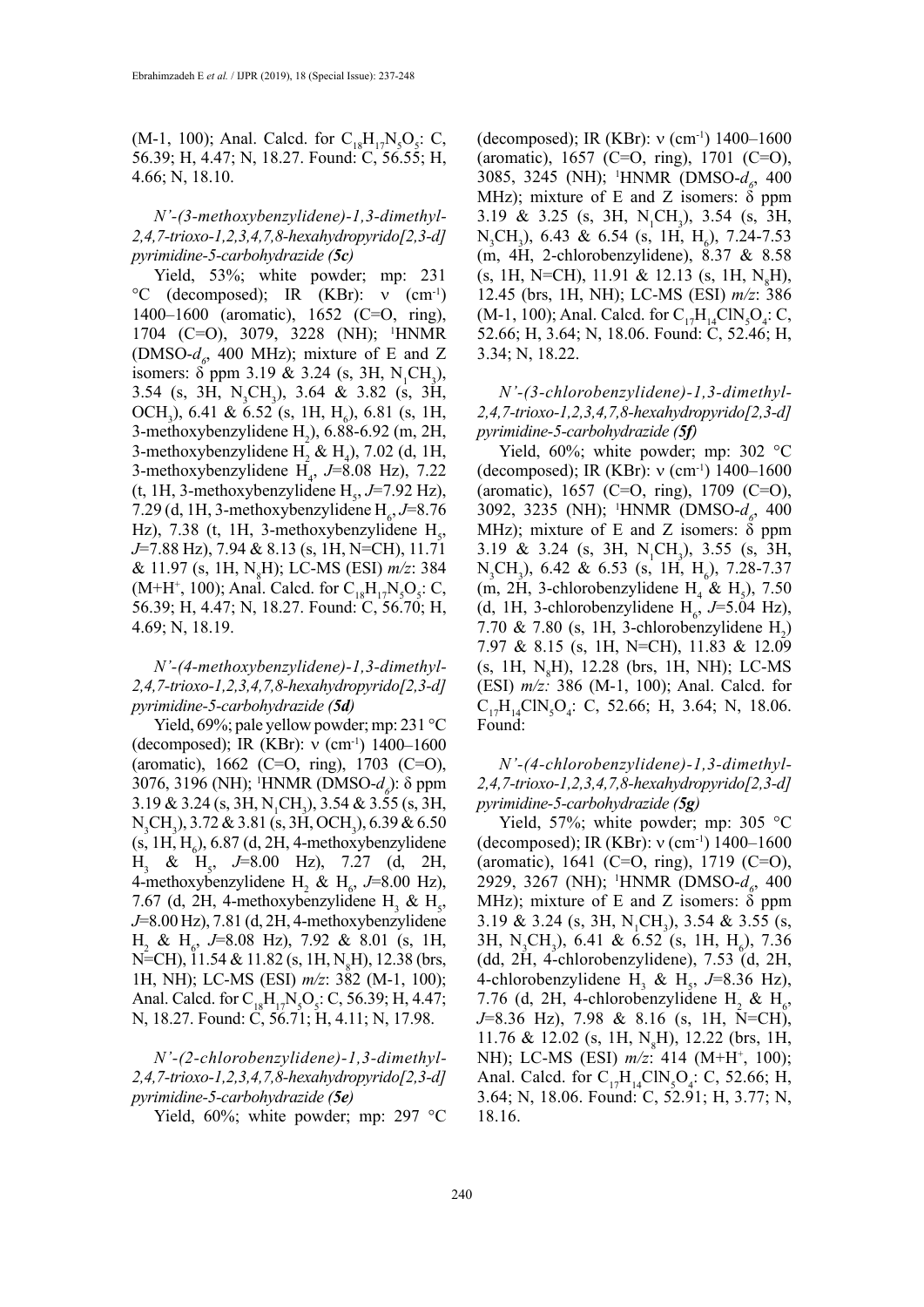*1,3-Dimethyl-N'-(2-methylbenzylidene)- 2,4,7-trioxo-1,2,3,4,7,8-hexahydropyrido[2,3-d] pyrimidine-5-carbohydrazide (5h)*

Yield, 51%; white powder; mp: 277 °C (decomposed); IR (KBr):  $v$  (cm<sup>-1</sup>) 1400–1600 (aromatic), 1657 (C=O, ring), 1691 (C=O), 3067, 3244 (NH); <sup>1</sup>HNMR (DMSO- $d_{\rho}$ , 400 MHz); mixture of E and Z isomers:  $\delta$  ppm 2.11 & 2.41 (s, 3H, CH<sub>3</sub>), 3.20 & 3.25 (s, 3H, N<sub>1</sub>CH<sub>3</sub>), 3.54 (s, 3H, N<sub>3</sub>CH<sub>3</sub>), 6.41 & 6.52 (s, 1H,  $H_6$ ), 7.10-7.33 (m, 4H, 2-methylbenzylidene), 8.19 & 8.44 (s, 1H, N=CH), 11.65 & 11.87 (s, 1H, N<sub>8</sub>H), 12.22 (brs, 1H, NH); LC-MS (ESI) *m/z*: 414 (M+H+ , 100); Anal. Calcd. for  $C_{18}H_{17}N_5O_4$ : C, 58.85; H, 4.66; N, 19.06. Found: C, 59.05; H, 4.84; N, 19.12.

# *1,3-Dimethyl-N'-(3-methylbenzylidene)- 2,4,7-trioxo-1,2,3,4,7,8-hexahydropyrido[2,3-d] pyrimidine-5-carbohydrazide (5i)*

Yield, 62%; white powder; mp: 280 °C (decomposed); IR (KBr): ν (cm-1) 1400–1600 (aromatic), 1661 (C=O, ring), 1713 (C=O), 3096, 3245 (NH); 1 HNMR (DMSO- $d_{\rho}$ , 400 MHz); mixture of E and Z isomers:  $\delta$  ppm 2.22 & 2.36 (s, 3H, CH<sub>3</sub>), 3.18 & 3.24 (s, 3H, N<sub>1</sub>CH<sub>3</sub>), 3.54 & 3.55 (s, 3H, N<sub>3</sub>CH<sub>3</sub>), 6.41 & 6.51 (s, 1H, H<sub>6</sub>), 7.12-7.27 (m, 4H, 3-methylbenzyl), 7.26 (d, 1H, 3-methylbenzylidene  $H_4$ ,  $J=7.52$  Hz), 7.35 (t, 1H, 3-methylbenzylidene  $H_s$ ,  $J=7.6$  Hz), 7.51 (d, 1H, 3-methylbenzylidene  $H_6$ , J=7.6 Hz), 7.56 (s, 1H, 3-methylbenzylidene  $H_2$ ), 7.95 & 8.12 (s, 1H, N=CH), 11.67 & 11.92 (s, 1H, N8 H), 12.18 (brs, 1H, NH); LC-MS (ESI) *m/z*: 366 (M-1, 100); Anal. Calcd. for  $C_{18}H_{17}N_5O_4$ : C, 58.85; H, 4.66; N, 19.06. Found:

# *1,3-Dimethyl-N'-(4-methylbenzylidene)- 2,4,7-trioxo-1,2,3,4,7,8-hexahydropyrido[2,3-d] pyrimidine-5-carbohydrazide (5j)*

Yield, 71%; white powder; mp: 284°C (decomposed); IR (KBr):  $v$  (cm<sup>-1</sup>) 1400–1600 (aromatic), 1646 (C=O, ring), 1718 (C=O), 2944, 3254 (NH); <sup>1</sup>HNMR (DMSO- $d_g$ , 400 MHz); mixture of E and Z isomers:  $\delta$  ppm 2.16 & 2.26 (s, 3H, CH<sub>3</sub>), 3.09 & 3.15 (s, 3H, N<sub>1</sub>CH<sub>3</sub>), 3.45 & 3.46 (s, 3H, N<sub>3</sub>CH<sub>3</sub>), 6.31 & 6.42 (s, 1H,  $H_6$ ), 7.03 (d, 2H, 4-methylbenzylidene  $H_3$  &  $H_5$ , *J*=8.00 Hz), 7.12 (d, 2H, 4-methylbenzylidene  $H_2 \& H_6$ , *J*=8.00 Hz), 7.19 (d, 2H, 4-methylbenzylidene H<sub>3</sub> & H<sub>5</sub>, J=8.00 Hz), 7.53 (d, 2H, 4-methylbenzylidene H<sub>2</sub> & H<sub>6</sub>, J=8.08 Hz), 7.86 & 8.04 (s, 1H, N=CH), 11.52 & 11.78  $(s, 1H, N<sub>8</sub>H), 12.26$  (brs, 1H, NH); LC-MS (ESI) *m/z*: 368 (M+H+ , 100); Anal. Calcd. for  $C_{18}H_{17}N_5O_4$ : C, 58.85; H, 4.66; N, 19.06. Found: C, 58.59; H, 4.31; N, 19.30.

*N'-(3-fluorobenzylidene)-1,3-dimethyl-2,4,7 trioxo-1,2,3,4,7,8-hexahydropyrido[2,3-d] pyrimidine-5-carbohydrazide (5k)*

Yield, 62%; yellow powder; mp: 287 °C (decomposed); IR (KBr): ν (cm-1) 1400–1600 (aromatic), 1654 (C=O, ring), 1702 (C=O), 3086, 3247 (NH); <sup>1</sup>HNMR (DMSO- $d_g$ , 400 MHz); mixture of E and Z isomers:  $\delta$  ppm 3.19 & 3.24 (s, 3H, N<sub>1</sub>CH<sub>3</sub>), 3.54 & 3.55 (s, 3H, N<sub>3</sub>CH<sub>3</sub>), 6.41 & 6.53 (s, 1H, H<sub>6</sub>), 7.09-7.20 (m, 4H, 3-fluorobenzylidene  $H_4 \& H_5$ ), 7.50 (d, 1H, 3-fluorobenzylidene  $H_6$ , J=5.04 Hz), 7.27-7.39 (m, 1H, 3-fluorobenzylidene  $H_6$ ), 7.49-7.60 (m, 1H, 3-fluorobenzylidene H2 ), 7.98 & 8.17 (s, 1H, N=CH), 11.81 & 12.08 (s, 1H, N<sub>8</sub>H); LC-MS (ESI) *m/z*: 370 (M-1, 100); Anal. Calcd. for  $C_{17}H_{14}FN_5O_4$ : C, 54.99; H, 3.80; N, 18.86. Found: C, 55.19; H, 3.96; N, 18.59.

*N'-(4-fluorobenzylidene)-1,3-dimethyl-2,4,7 trioxo-1,2,3,4,7,8-hexahydropyrido[2,3-d] pyrimidine-5-carbohydrazide (5l)*

Yield, 52%; creamy powder; mp: 220.7- 221.3 °C; IR (KBr): ν (cm-1) 1400–1600 (aromatic), 1658 (C=O, ring), 1715 (C=O), 2973, 3087 (NH); <sup>1</sup>HNMR (DMSO- $d_6$ , 400 MHz); mixture of E and Z isomers:  $\delta$  ppm 3.19 & 3.24 (s, 3H,  $N_1CH_3$ ), 3.54 & 3.55 (s, 3H,  $N_3CH_3$ ), 6.40 & 6.51 (s, 1H,  $H_6$ ), 7.16 (t, 2H, 4-fluorobenzylidene  $H_3 \& H_5$ , *J*=8.76), 7.31  $(t, 2H, 4$ -fluorobenzylidene  $H_3 \& H_5$ , *J*=8.72), 7.37-7.40 (m, 2H, 4-fluorobenzylidene  $H_2$  &  $H_6$ ), 7.78-7.81 (m, 2H, 4-fluorobenzylidene  $H_2$ & H<sub>6</sub>), 7.98 & 8.16 (s, 1H, N=CH), 11.70 & 12.00 (s, 1H,  $N_gH$ ), 12.42 (brs, 1H, NH); LC-MS (ESI) *m/z*: 370 (M-1, 100); Anal. Calcd. for  $C_{17}H_{14}FN_5O_4$ : C, 54.99; H, 3.80; N, 18.86. Found: C, 54.78; H, 3.61; N, 18.72.

#### *Molecular modeling studies*

Molecular modeling was performed using the Autodock Vina (31). Crystal structure of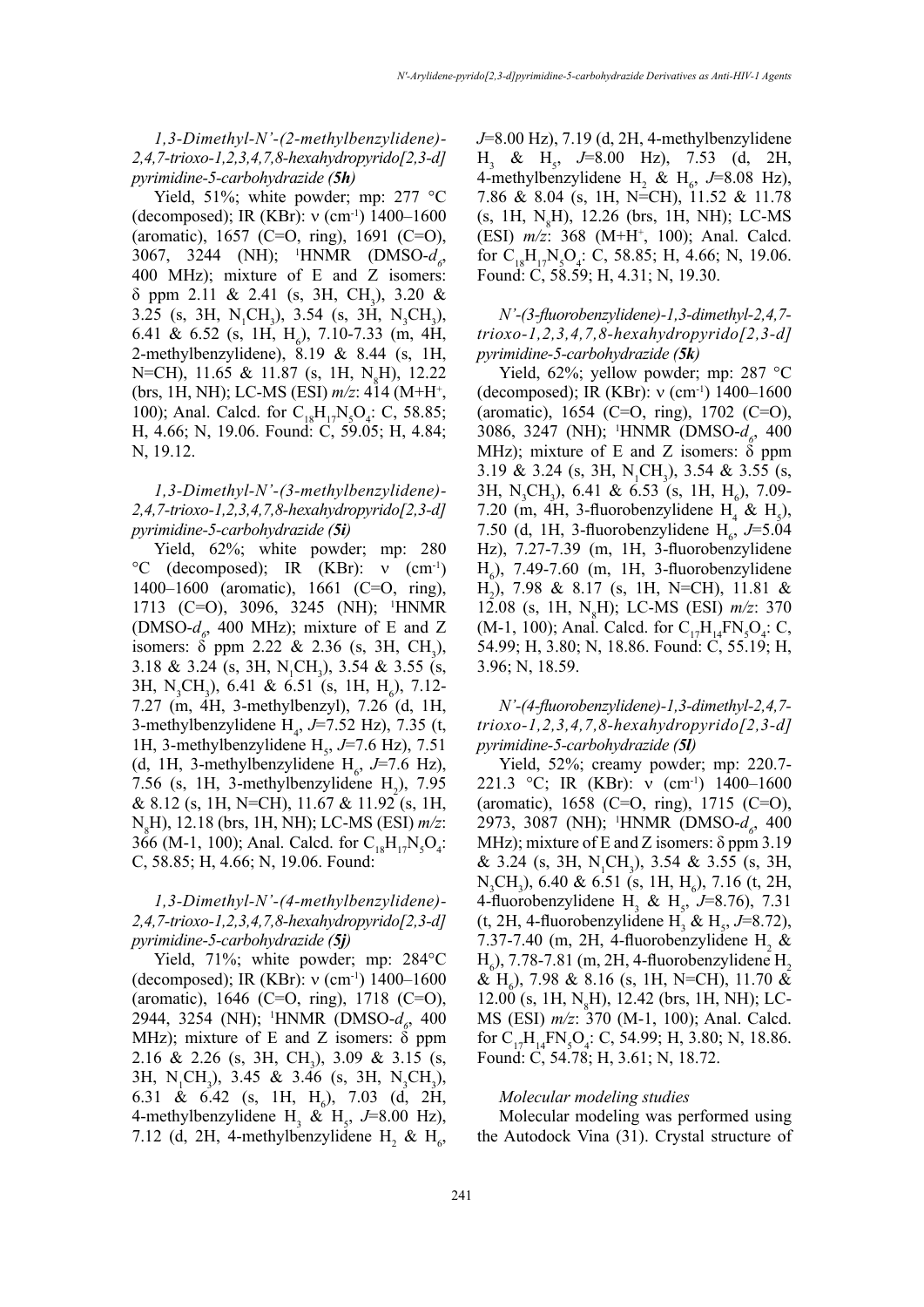the HIV intasome (pdb code: 3OYA) was used for binding mode analysis of HIV IN inhibitory activity. The protein and ligands were prepared in Autodock tools 1.5.6 from MGL Tools package (32). The co-crystallized ligand and water molecules were extracted, Kollman charges were added, nonpolar hydrogens were merged and AutoDock4 atom type was assigned to the protein structure. The ligand was created and minimized using HyperChem 8.0 (33). The active site was defined as a Grid box around the crystallographic ligand raltegravir in  $20\times20\times20$  dimensions. The most active compound was docked in the active site and the bioactive conformations were generated using Autodock Vina.

### *In vitro anti-HIV-1 and cytotoxicity assays*

The evaluation of inhibitory effect of synthesized compounds was performed by single-round replication assay which was evaluated in our laboratory and reported previously (34-40). Briefly, Hela cells  $(6 \times 10^3$  per well of 96-wells plate) were incubated with single cycle replicable HIV NL4-3 virions (200 ng p24) in the presence of various concentrations of compounds

which were added concurrently with viral infection. The supernatants were collected 72 h postinfection and evaluated for p24 antigen load by capture ELISA (Biomerieux, France). Percentage inhibition of p24 expression in the treated culture was calculated as inhibition rate of p24 (%). The 50% effective concentration  $(EC_{50})$  was determined for each compound. XTT proliferation method was performed to evaluate the cellular toxicity of compounds. Toxicities of the compounds against the cells were quantified using XTT (sodium 3-[1 (phenyl aminocarbonyl)-3,4-tetrazolium] bis(4-methoxy-6-nitro)benzene sulfonic acid) reagent, according to the kit instruction (Roche, Germany) (41, 42). Concentration which reduces proliferation of 50% of cells  $(CC_{50})$ was calculated subsequent to determination of p24 load. For  $EC_{50}$  and  $CC_{50}$  determinations, the compounds were tested at six concentrations (10, 50, 100, 150, 200 and 250 mM) in triplicates.

#### **Results and Discussion**

#### *Chemistry*

The overall synthetic route of target compounds is depicted in Figure 2.



**Figure 2**. Route of synthesis.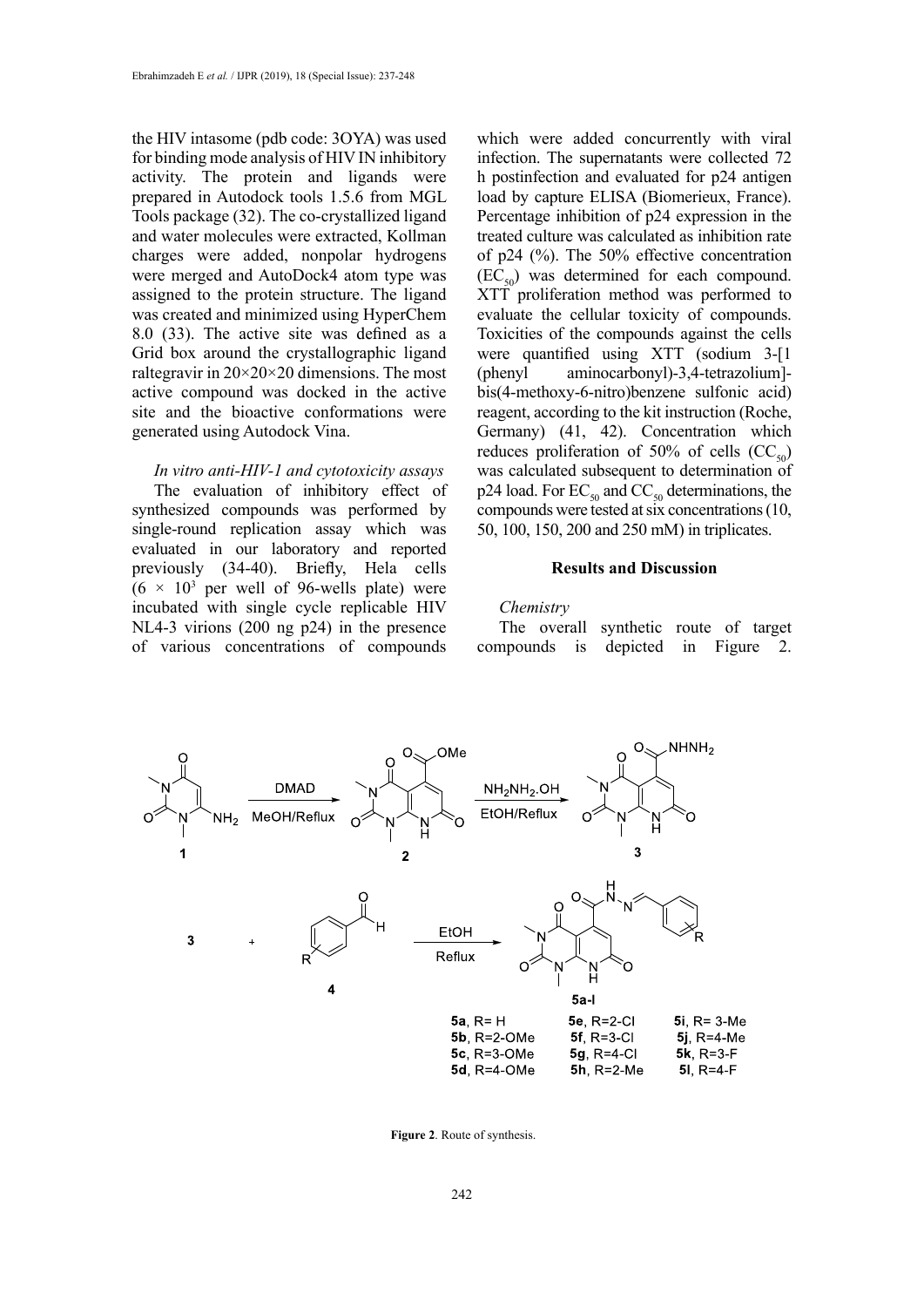Table 1. Bioassay data for the compounds **5a-l**, EC<sub>50</sub> values for inhibition of HIV-1 IN activity, CC<sub>50</sub> values for toxicity and SI for selectivity index.



| Compound       | $\bf R$        | $EC_{50}(\mu M)$ | $CC_{50} (\mu M)$ | $SI=CC_{50}/EC_{50}$     |
|----------------|----------------|------------------|-------------------|--------------------------|
|                |                |                  |                   |                          |
|                |                |                  |                   |                          |
| 5a             | $\overline{H}$ | >200             | >200              | 1.2                      |
| 5 <sub>b</sub> | 2-OMe          | 120              | >200              | 3.75                     |
| 5c             | 3-OMe          | 180              | $>200$            | $1.1\,$                  |
| 5d             | 4-OMe          | 140              | 185               | 1.3                      |
| 5e             | $2-C1$         | 155              | >200              | 2.4                      |
| 5f             | $3-C1$         | 120              | >200              | 3.75                     |
| 5g             | $4-C1$         | 110              | $>200$            | 4.5                      |
| 5h             | $2-Me$         | $\rm ND$         | $\rm ND$          | $\overline{\phantom{0}}$ |
| 5i             | $3-Me$         | 125              | >200              | 4.8                      |
| 5j             | 4-Me           | 90               | >200              | 6.4                      |
| 5k             | $3-F$          | 140              | $>200$            | 2.7                      |
| 5 <sub>l</sub> | $4-F$          | $\rm ND$         | $\rm ND$          |                          |
| AZT            |                | 0.018            | >200              |                          |

The preparation of N'-arylidene-1,3dimethyl-2,4,7-trioxo-1,2,3,4,7,8 hexahydropyridopyrimidine-5 carbohydrazide analogues (**5a-l**) started with synthesis of ester **2** from the reaction of 6-amino-1,3-dimethyl uracil (**1**) and dimethyl acetylenedicarboxylate (DMAD) in refluxing methanol. Treating **2** with hydrazine hydrate afforded compound **3**. The final compounds **5a-l** were obtained from the reaction of carbohydrazide **3** and substituted aldehydes (**4**) in ethanol. The structure of the synthesized compounds was confirmed by IR, <sup>1</sup>H-NMR, and ESI-MS.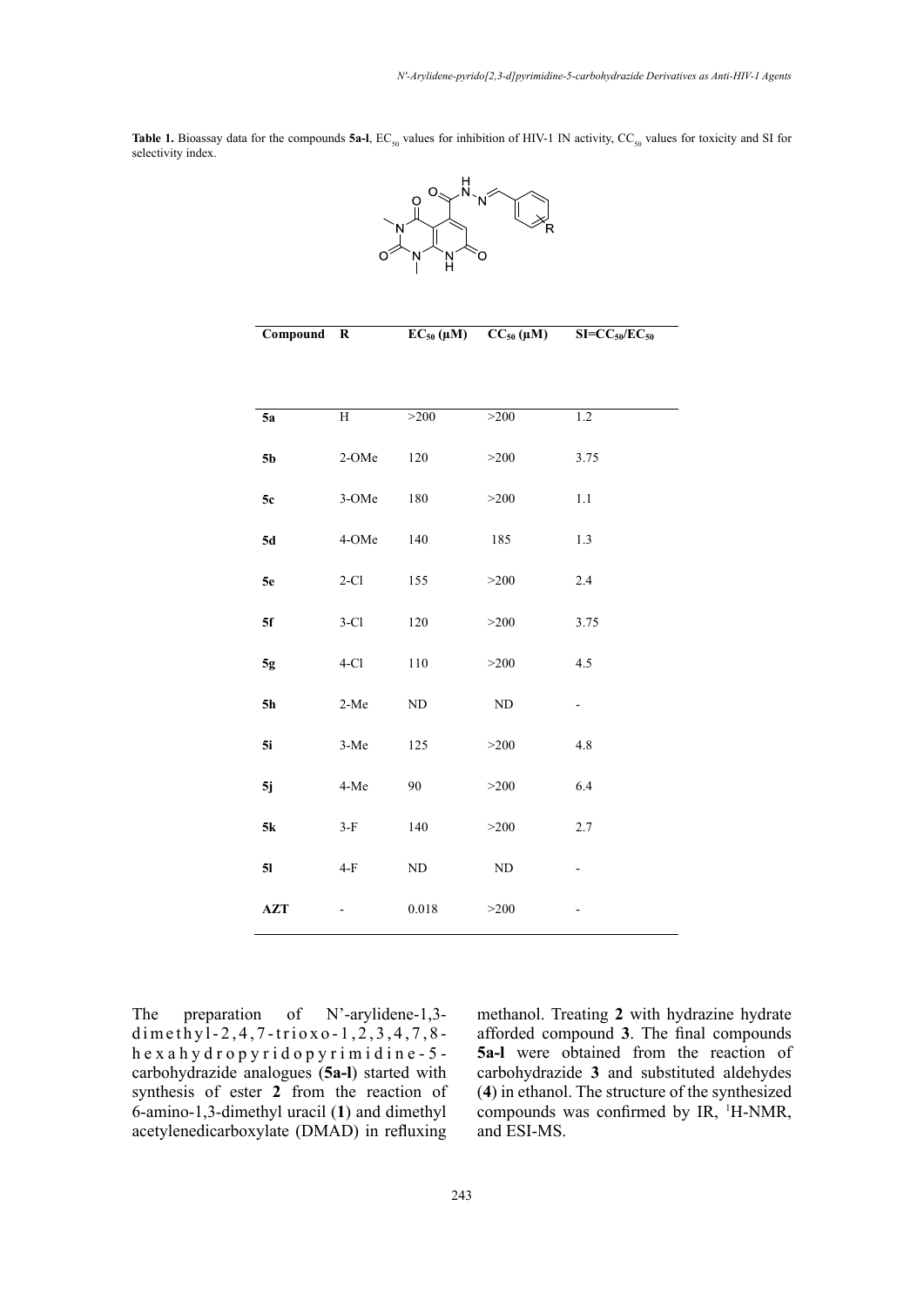#### *Anti-HIV-1 activity evaluation*

All new synthesized compounds were evaluated for their activity against single cycle replicable HIV NL4-3 by determining their ability to inhibit p24 expression in Hela cell cultures. The well-known nucleoside RT inhibitor (AZT) was assayed in the same cells for comparative purpose. They all were then subjected to cell based XTT colorimetric assay for cytotoxicity to ensure that the anti-HIV-1 activity of the compounds was not a result of their cytotoxic effects (43, 44). The biological results are expressed as  $EC_{50}$ ,  $CC_{50}$ , and SI (selectivity index, given by the  $CC_{50}$ /  $EC_{50}$  ratio). The results are presented in Table 1. As can be seen in Table 1, most of the compounds showed negligible cytotoxicity with  $CC_{50} > 200$  mM. When comparing the anti-HIV-1 activity of tested compounds, it appeared that the presence of substituents on benzylidene fragment confers better inhibition than the unsubstituted counterparts (compound  $5a$ ,  $EC_{50} > 200$  mM). In compounds bearing methoxy group as substituent, *meta*  and *para* analogues (**5c** and **5d**, respectively) exhibited SI~1 that reflected their cytotoxicity, whereby *ortho* analogue (5b) with  $EC_{50} = 120$ mM and SI> 3.75 showed better inhibition. Compound **5k** bearing fluoro substituent showed moderate activity with  $EC_{50}$ =140 mM and SI= 2.7. Compounds with chloro or methyl substituents were found to be more active than the analogues containing methoxy and fluoro groups. In case of compounds possessing chloro substituent, *para* analogue (**5g**) displayed better anti-HIV activity and selectivity  $(EC_{50} = 110 \text{ mM}, SI = 4.5)$  in comparison with *ortho* (compound 5e,  $EC_{50}$ = 155 mM) and *meta* (compound **5F**,  $EC_{50} = 120$ mM) analogues. Among all tested compounds, the best activity and selectivity was observed with compound **5j** having methyl group at *para*-position (EC<sub>50</sub> = 90 mM, SI = 6.4). The observed structure-activity relationship (SAR) profile revealed that presence of lipophilic substituents such as chloro or particularly methyl conferred an increase in potency and selectivity of the compounds that might be due to good cell penetration in cell-based assays. The best position for introduction of lipophilic substituents was suggested to be *para*-position of phenyl ring maybe because

of better interaction with the target. These results indicated that this chemotype could represent a promising scaffold for identifying new anti-HIV agents.

### *Molecular modeling studies*

To investigate the binding interactions between synthesized compounds and HIV-1 IN active site, docking studies were carried out. Due to the lack of an experimental X-ray structure of HIV-1 IN/DNA, our studies relied on the crystal structure of prototype foamy virus (PFV) integrase intasome (PDB code: 3OYA) in complex with DNA,  $2 \text{ Mg}^{2+}$ , and Raltegravir at 2.65 Å resolution which is an accepted model for the development of HIV-1 IN inhibitors (19, 45-47). The molecular docking study was performed with Autodock vina, and MOE (Molecular Operating Environment) program was used for visualization and analysis. The 3D and 2D alignment of the most potent compound **5j** in the active site was shown in Figure 3. The predicted binding mode of compound **5j** within the active site suggested potential chelating interactions between oxygen atoms of carbonyl groups and the two  $Mg^{2+}$  cofactors with distances of 2.03, 1.84, 2.26, 2.03 Å. Besides, pyridopyrimidine ring involved in a  $\pi$ -stacking interaction with viral base DA17. In addition, 4-methylbenzylidene group occupied the hydrophobic pocket formed by cytosine 16 (C16), guanine 4 (G4) of viral DNA. Potential hydrogen-bonding interaction was also evident between the carbonyl group on position 2 of pyridopyrimidine ring and His213 might help the stability of ligandenzyme complex. Figure 4 illustrated 2D and 3D superposition of the compound **5j** and the co-crystalized Raltegravir and revealed how well the compound **5j** mimics the binding mode of Raltegravir. These predicted binding modes conform to the general pharmacophore of HIV-1 IN inhibitors; hence the anti-HIV-1 activity of tested compounds might be via HIV-1 IN inhibition.

#### **Conclusion**

New pyridopyrimidine-5-carbohydrazides featuring a substituted benzylidene fragment were designed and synthesized on the basis of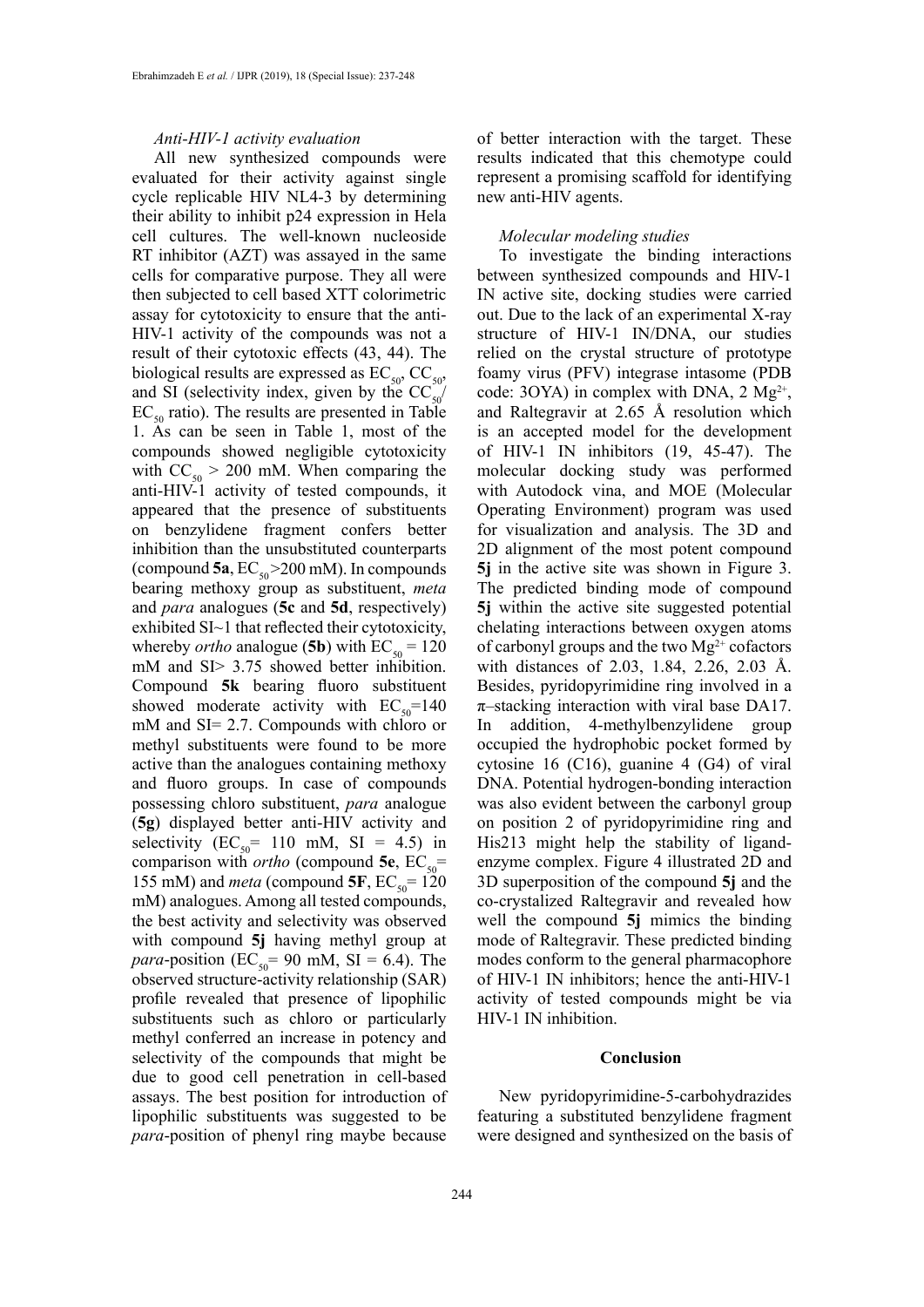

**Figure 3.** a) 3D alignment of best docked conformer of compound **5j** (shown in yellow) and b) 2D alignment of best docked conformer of compound **5j** in the PFV IN active site.



**Figure 4.** a) Interaction of compound **5j** (shown in yellow) and Raltegravir (shown in green) with the surface of PFV IN active site, b) 2D Superimposition of compound **5j** (shown in green) on Raltegravir (shown in red) in the PFV IN active site.

general pharmacophore of HIV IN inhibitors. In anti-HIV-1 assay, most of the compounds exhibited moderate to good inhibitory activity with  $EC_{50}$  values ranging from 90 to 155 mM and no significant cytotoxicity ( $CC_{50} > 380$ 

mM). The best antiviral activity and selectivity  $(EC<sub>50</sub><sup>o</sup> = 90$  mM, SI = 6.4) was observed with compound **5j** bearing 4-methylbenzylidene fragment. The molecular modeling study of compound **5j** predicted a binding model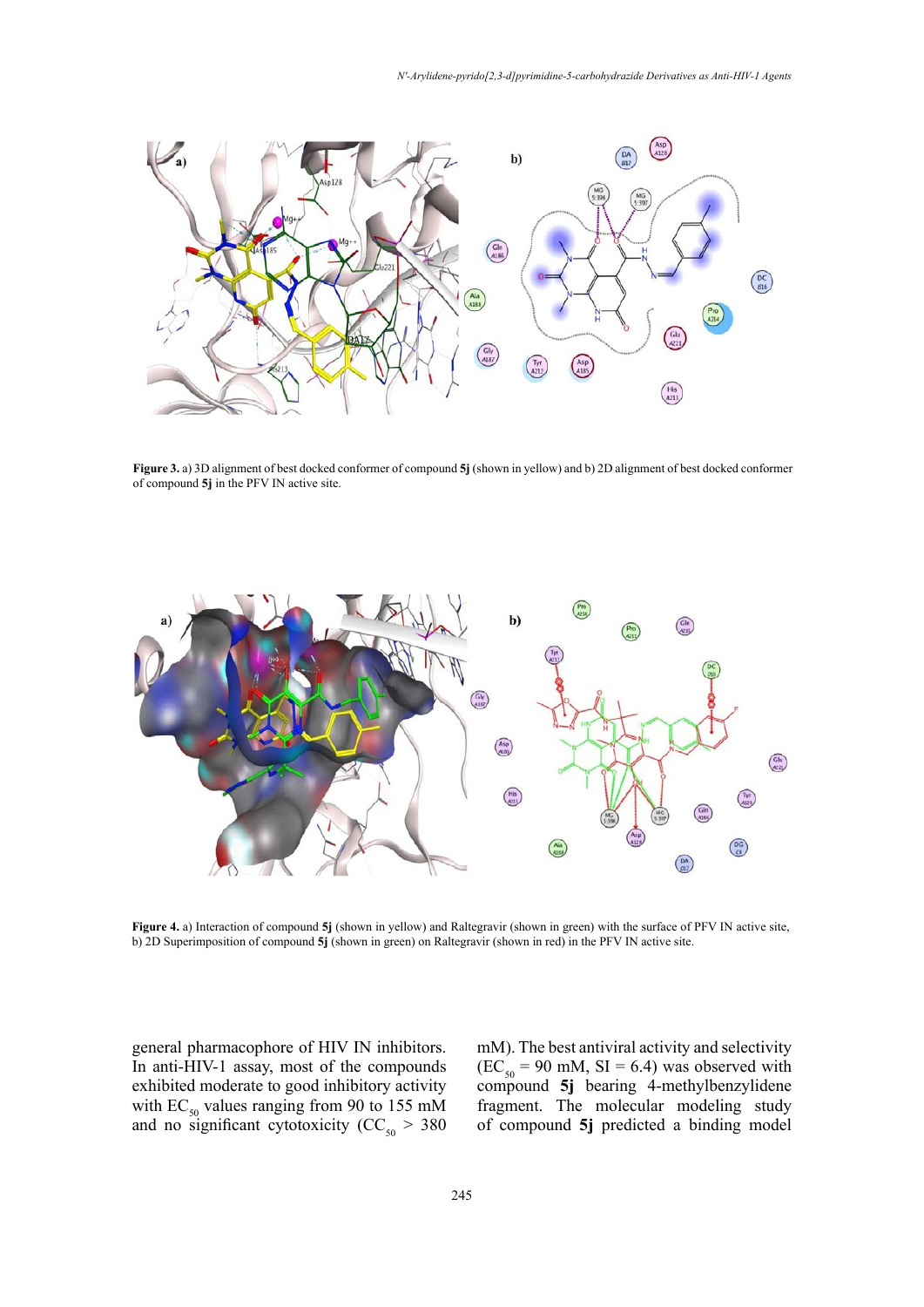consistent with HIV IN inhibitors. The overall inhibitory and safety profiles of the target compounds suggested that pyridopyrimidine-5-carbohydrazide could serve as a promising scaffold in the development of novel anti-HIV agents. Further structural modifications are needed to optimize potency and selectivity of the compounds.

### **Acknowledgment**

We would like to thank National Institute for Medical Research Development (NIMAD) (Grant Number: 964626) for supporting this study.

#### **References**

- (1) Organization WH. *HIV/AIDS*. 2017 [cited; Available from:<http://www.who.int/hiv/data/en/>.
- (2) AIDS H-CCJ. The effect of combined antiretroviral therapy on the overall mortality of HIV-infected individuals*. AIDS* (2010) 24: 123-37.
- (3) Cohen MS, Chen YQ, McCauley M, Gamble T, Hosseinipour MC, Kumarasamy N, Hakim JG, Kumwenda J, Grinsztejn B and Pilotto JH. Prevention of HIV-1 infection with early antiretroviral therapy*. N Engl. J. Med.* (2011) 365: 493-505.
- (4) Sun L, Gao P, Dong G, Zhang X, Cheng X, Ding X, Wang X, Daelemans D, De Clercq E and Pannecouque C. 5-Hydroxypyrido [2,3-*b*] pyrazin-6(5*H*)-one derivatives as novel dual inhibitors of HIV-1 reverse transcriptase-associated ribonuclease H and integrase*. Eur. J. Med. Chem.* (2018) 155: 714-24.
- (5) Zhan P, Pannecouque C, De Clercq E and Liu X. Anti-HIV drug discovery and development: current innovations and future trends: miniperspective*. J. Med. Chem.* (2015) 59: 2849-78.
- (6) Delelis O, Carayon K, Saïb A, Deprez E and Mouscadet J-F. Integrase and integration: biochemical activities of HIV-1 integrase*. Retrovirology* (2008) 5: 114.
- (7) Hazuda DJ. HIV integrase as a target for antiretroviral therapy*. Curr. Opin. HIV AIDS*. (2012) 7: 383-9.
- (8) Lesbats P, Engelman AN and Cherepanov P. Retroviral DNA integration*. Chem. Rev.* (2016) 116: 12730-57.
- (9) Wang Y, Rong J, Zhang B, Hu L, Wang X and Zeng C. Design and synthesis of N-methylpyrimidone derivatives as HIV-1 integrase inhibitors*. Bioorg. Med. Chem.* (2015) 23: 735-41.
- (10) Hajimahdi Z and Zarghi A. Progress in HIV-1

integrase inhibitors: A review of their chemical structure diversity*. Iran. J. Pharm. Res.* (2016) 15: 595-628.

- (11) Boros EE, Edwards CE, Foster SA, Fuji M, Fujiwara T, Garvey EP, Golden PL, Hazen RJ, Jeffrey JL and Johns BA. Synthesis and Antiviral Activity of 7-Benzyl-4-hydroxy-1,5-naphthyridin-2(1*H*)-one HIV Integrase Inhibitors*. J. Med. Chem.* (2009) 52: 2754-61.
- (12) Johnson TW, Tanis SP, Butler SL, Dalvie D, DeLisle DM, Dress KR, Flahive EJ, Hu Q, Kuehler JE and Kuki A. Design and synthesis of novel N-hydroxy-dihydronaphthyridinones as potent and orally bioavailable HIV-1 integrase inhibitors*. J. Med. Chem.* (2011) 54: 3393-417.
- (13) Pace P, Di Francesco ME, Gardelli C, Harper S, Muraglia E, Nizi E, Orvieto F, Petrocchi A, Poma M and Rowley M. Dihydroxypyrimidine-4 carboxamides as novel potent and selective HIV integrase inhibitors*. J. Med. Chem.* (2007) 50: 2225-39.
- (14) Cocohoba J and Dong BJ. Raltegravir: the first HIV integrase inhibitor*. Clin. Ther.* (2008) 30: 1747-65.
- (15) Kawasuji T, Johns BA, Yoshida H, Taishi T, Taoda Y, Murai H, Kiyama R, Fuji M, Yoshinaga T and Seki T. Carbamoyl pyridone HIV-1 integrase inhibitors. 1. Molecular design and establishment of an advanced two-metal binding pharmacophore*. J. Med. Chem.* (2012) 55: 8735-44.
- (16) Kawasuji T, Johns BA, Yoshida H, Weatherhead JG, Akiyama T, Taishi T, Taoda Y, Mikamiyama-Iwata M, Murai H, Kiyama R, Fuji M, Tanimoto N, Yoshinaga T, Seki T, Kobayashi M, Sato A, Garvey EP and Fujiwara T. Carbamoyl Pyridone HIV-1 Integrase Inhibitors. 2. Bi- and Tricyclic Derivatives Result in Superior Antiviral and Pharmacokinetic Profiles*. J. Med. Chem.* (2013) 56: 1124-35.
- (17) Shimura K and Kodama EN. Elvitegravir: a new HIV integrase inhibitor*. Antivir. Chem. Chemother.* (2009) 20: 79-85.
- (18) Hare S, Maertens GN and Cherepanov P.  $3'$ Processing and strand transfer catalysed by retroviral integrase in crystallo*. EMBO J.* (2012) 31: 3020-8.
- (19) Hare S, Gupta SS, Valkov E, Engelman A and Cherepanov P. Retroviral intasome assembly and inhibition of DNA strand transfer*. Nature* (2010) 464: 232-236.
- (20) Krapf MK, Gallus J, Vahdati S and Wiese M. New Inhibitors of Breast Cancer Resistance Protein (ABCG2) Containing a 2,4-Disubstituted Pyridopyrimidine Scaffold*. J. Med. Chem.* (2018) 61: 3389-408.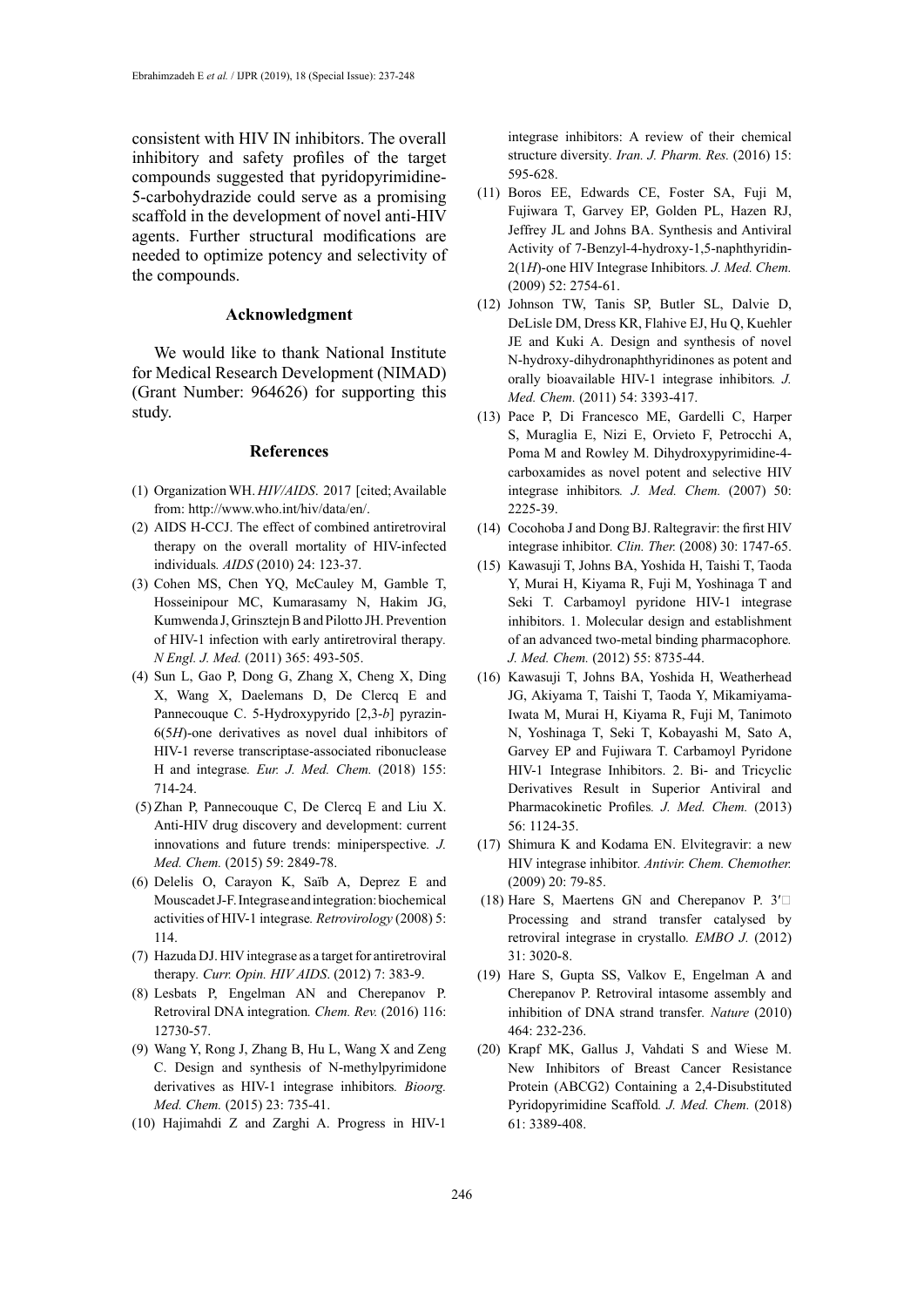- (21) Hou J, Wan S, Wang G, Zhang T, Li Z, Tian Y, Yu Y, Wu X and Zhang J. Design, synthesis, anti-tumor activity, and molecular modeling of quinazoline and pyrido[2,3-*d*]pyrimidine derivatives targeting epidermal growth factor receptor*. Eur. J. Med. Chem.* (2016) 118: 276-89.
- (22) Chan J, Burke BJ, Baucom K, Hansen K, Bio MM, DiVirgilio E, Faul M and Murry J. Practical Syntheses of a CXCR3 Antagonist*. J. Org. Chem.* (2011) 76: 1767-74.
- (23) Satasia SP, Kalaria PN and Raval DK. Catalytic regioselective synthesis of pyrazole based pyrido[2,3-*d*]pyrimidine-diones and their biological evaluation*. Org. Biomol. Chem.* (2014) 12: 1751-8.
- (24) Farghaly TA and Hassaneen HME. Synthesis of pyrido[2,3-*d*][1,2,4]triazolo[4,3-*a*]pyrimidin-5-ones as potential antimicrobial agents*. Arch. Pharmacal Res.* (2013) 36: 564-72.
- (25) Mohamed NR, El-Saidi MMT, Ali YM and Elnagdi MH. Utility of 6-amino-2-thiouracil as a precursor for the synthesis of bioactive pyrimidine derivatives*. Bioorg. Med. Chem.* (2007) 15: 6227- 35.
- (26) Lazerwith SE, Bahador G, Canales E, Cheng G, Chong L, Clarke MO, Doerffler E, Eisenberg EJ, Hayes J, Lu B, Liu Q, Matles M, Mertzman M, Mitchell ML, Morganelli P, Murray BP, Robinson M, Strickley RG, Tessler M, Tirunagari N, Wang J, Wang Y, Zhang JR, Zheng X, Zhong W and Watkins WJ. Optimization of Pharmacokinetics through Manipulation of Physicochemical Properties in a Series of HCV Inhibitors*. ACS Med. Chem. Lett.* (2011) 2: 715-9.
- (27) Velthuisen EJ, Johns BA, Gerondelis P, Chen Y, Li M, Mou K, Zhang W, Seal JW, Hightower KE, Miranda SR, Brown K and Leesnitzer L. Pyridopyrimidinone inhibitors of HIV-1 RNase H*. Eur. J. Med. Chem.* (2014) 83: 609-16.
- (28) Donghi M, Kinzel OD and Summa V. 3-Hydroxy-4-oxo-4*H*-pyrido [1,2-*a*] pyrimidine-2 carboxylates—A new class of HIV-1 integrase inhibitors*. Bioorg. Med. Chem. Lett.* (2009) 19: 1930-4.
- (29) Hong H, Neamati N, Wang S, Nicklaus MC, Mazumder A, Zhao H, Burke TR, Pommier Y and Milne GWA. Discovery of HIV-1 Integrase Inhibitors by Pharmacophore Searching*. J. Med. Chem.* (1997) 40: 930-6.
- (30) Yang L, Wang P, Wu J-F, Yang L-M, Wang R-R, Pang W, Li Y-G, Shen Y-M, Zheng Y-T and Li X. Design, synthesis and anti-HIV-1 evaluation of hydrazide-based peptidomimetics as selective gelatinase inhibitors*. Bioorg. Med. Chem.* (2016)

24: 2125-36.

- (31) Trott O and Olson AJ. AutoDock Vina: improving the speed and accuracy of docking with a new scoring function, efficient optimization, and multithreading*. J. Comput. Chem.* (2010) 31: 455- 61.
- (32) Morris GM, Goodsell DS, Halliday RS, Huey R, Hart WE, Belew RK and Olson AJ. Automated Docking Using a Lamarckian Genetic Algorithm and and Empirical Binding Free Energy Function*. J. Comput. Chem.* (1998) 19: 1639-62.
- (33) HyperChem(TM) Professional 8.0, Hypercube, Inc., 1115 NW 4th Street, Gainesville, Florida 32601, USA.
- (34) Hajimahdi Z, Ranjbar A, Suratgar AA and Zarghi A. QSAR Study on anti-HIV-1 activity of 4-oxo-1,4-dihydroquinoline and 4-oxo-4*H*-pyrido[1,2-*a*] pyrimidine derivatives using SW-MLR, artificial neural network and filtering methods*. Iran. J. Pharm. Res.* (2015) 14 (Supplement): 69-75.
- (35) Hajimahdi Z, Zabihollahi R, Aghasadeghi MR, Ashtiani SH and Zarghi A. Novel quinolone-3 carboxylic acid derivatives as anti-HIV-1 agents: design, synthesis, and biological activities*. Med. Chem. Res.* (2016) 25: 1861–76.
- (36) Hajimahdi Z, Zabihollahi R, Aghasadeghi MR and Zarghi A. Design, synthesis and docking studies of new 4-hydroxyquinoline-3-carbohydrazide derivatives as anti-HIV-1 agents*. Drug Res.* (2013) 63: 192–7.
- (37) Hajimahdi Z, Zarghi A, Zabihollahi R and Aghasadeghi MR. Synthesis, biological evaluation, and molecular modeling studies of new 1,3,4-oxadiazole- and 1,3,4-thiadiazole-substituted 4-oxo-4H-pyrido[1,2-a]pyrimidines as anti-HIV-1 agents*. Med. Chem. Res.* (2013) 22: 2467–75.
- (38) Parizadeh N, Alipour E, Soleymani S, Zabihollahi R, Aghasadeghi MR, Hajimahdi Z and Zarghi A. Synthesis of novel 3-(5-(alkyl/arylthio)-1,3,4 oxadiazol-2-yl)-8-phenylquinolin-4(1*H*)-one derivatives as anti-HIV agents*. Phosphorus Sulfur Silicon Relat. Elem.* (2018) 193: 225-31.
- (39) Safakish M, Hajimahdi Z, Zabihollahi R, Aghasadeghi MR, Vahabpour R and Zarghi A. Design, synthesis, and docking studies of new 2-benzoxazolinone derivatives as anti-HIV-1 agent*. Med. Chem. Res.* (2017) 26: 2718–26.
- (40) Livani ZA, Safakish M, Hajimahdi Z, Soleymani S, Zabihollahi R, Aghasadeghi MR, Alipour E and Zarghi A. Design, synthesis, molecular modeling, in silico ADME studies and anti-HIV-1 assay of new diazocoumarin derivatives*. Iran. J. Pharm. Res.* (2018) 17: 65-77.
- (41) Lin C-C, Cheng H-Y, Yang C-M and Lin T-C.